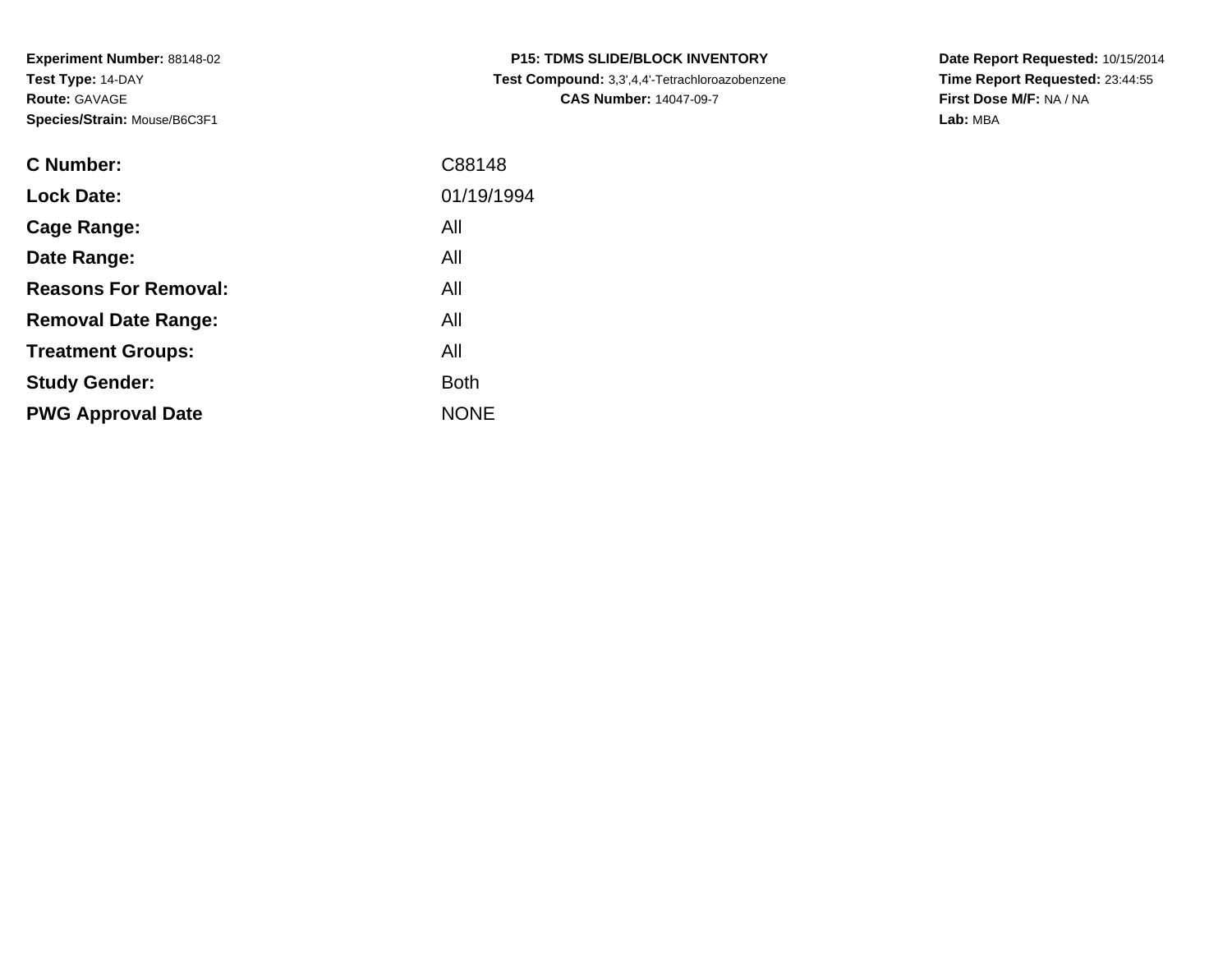**Test Type:** 14-DAY

**Route:** GAVAGE

**Species/Strain:** Mouse/B6C3F1

<sup>00005</sup> MB173G-5 ................ ................ Y N

### **P15: TDMS SLIDE/BLOCK INVENTORY**

**Test Compound:** 3,3',4,4'-Tetrachloroazobenzene

**CAS Number:** 14047-09-7

**Date Report Requested:** 10/15/2014**Time Report Requested:** 23:44:55**First Dose M/F:** NA / NA**Lab:** MBA

| <b>SPECIES: Mouse</b> |                                 |                               | <b>STRAIN: B6C3F1</b>    |                          |                             | <b>SEX: MALE</b> | <b>DOSE LEVEL: 0 MG/KG</b> |
|-----------------------|---------------------------------|-------------------------------|--------------------------|--------------------------|-----------------------------|------------------|----------------------------|
| <b>CID</b><br>NUMBER  | <b>INDIVIDUAL</b><br>ANIMAL NO. | <b>HISTO</b><br><b>NUMBER</b> | NMBR OF<br><b>SLIDES</b> | NMBR OF<br><b>BLOCKS</b> | <b>WET</b><br><b>TISSUE</b> |                  |                            |
|                       | 00001                           | MB173G-1                      | .                        |                          | Y N                         |                  |                            |
| 2                     | 00002                           | MB173G-2                      | .                        |                          | Y N                         |                  |                            |
| 3                     | 00003                           | MB173G-3                      | .                        |                          | Y N                         |                  |                            |
| 4                     | 00004                           | MB173G-4                      | .                        |                          | Y N                         |                  |                            |
| G.                    | 00005                           | MB173G-5                      | .                        |                          | N                           |                  |                            |

 IN MY OPINION THIS MATERIAL IS OF SUFFICIENT QUALITY TO BE RETAINED IN THECARCINOGENESIS REPOSITORY UNLESS THE MATERIAL IS MARKED WITH AN ASTERISK

REVIEWED BY REPOSITORY SUPERVISOR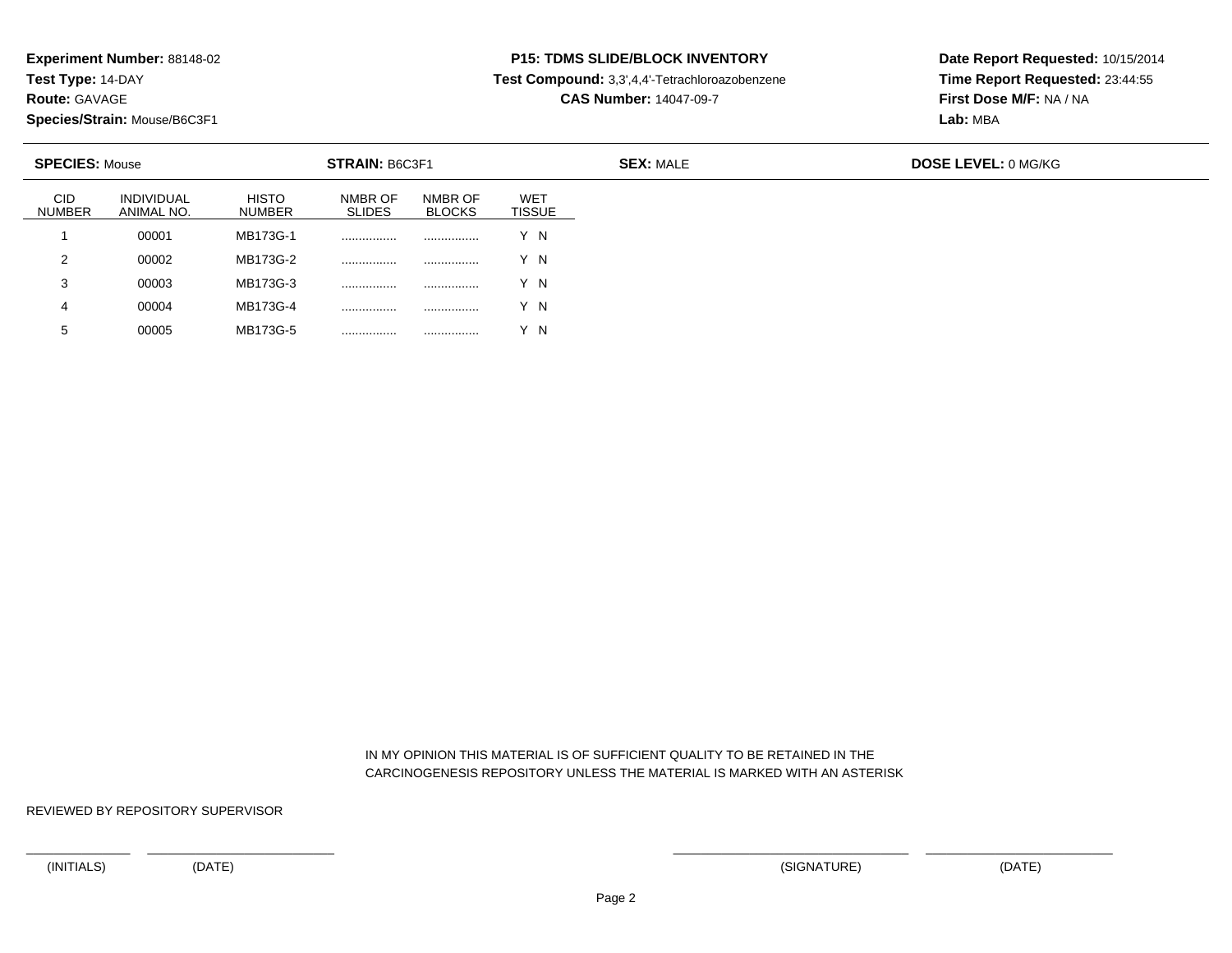**Test Type:** 14-DAY

**Route:** GAVAGE

**Species/Strain:** Mouse/B6C3F1

<sup>00010</sup> ................ ................ ................ Y N

# **P15: TDMS SLIDE/BLOCK INVENTORY**

**Test Compound:** 3,3',4,4'-Tetrachloroazobenzene

**CAS Number:** 14047-09-7

**Date Report Requested:** 10/15/2014**Time Report Requested:** 23:44:55**First Dose M/F:** NA / NA**Lab:** MBA

| <b>SPECIES: Mouse</b> |                                 |                               | STRAIN: B6C3F1           |                          |                                  | <b>SEX: MALE</b> | <b>DOSE LEVEL: 1 MG/KG</b> |
|-----------------------|---------------------------------|-------------------------------|--------------------------|--------------------------|----------------------------------|------------------|----------------------------|
| <b>CID</b><br>NUMBER  | <b>INDIVIDUAL</b><br>ANIMAL NO. | <b>HISTO</b><br><b>NUMBER</b> | NMBR OF<br><b>SLIDES</b> | NMBR OF<br><b>BLOCKS</b> | WE <sub>1</sub><br><b>TISSUE</b> |                  |                            |
| 6                     | 00006                           | .                             | .                        | .                        | Y N                              |                  |                            |
|                       | 00007                           | .                             | .                        | .                        | Y N                              |                  |                            |
| 8                     | 00008                           | .                             | .                        | .                        | Y N                              |                  |                            |
| 9                     | 00009                           | .                             | .                        | .                        | Y N                              |                  |                            |
| 10                    | 00010                           | .                             | .                        | .                        |                                  |                  |                            |

 IN MY OPINION THIS MATERIAL IS OF SUFFICIENT QUALITY TO BE RETAINED IN THECARCINOGENESIS REPOSITORY UNLESS THE MATERIAL IS MARKED WITH AN ASTERISK

REVIEWED BY REPOSITORY SUPERVISOR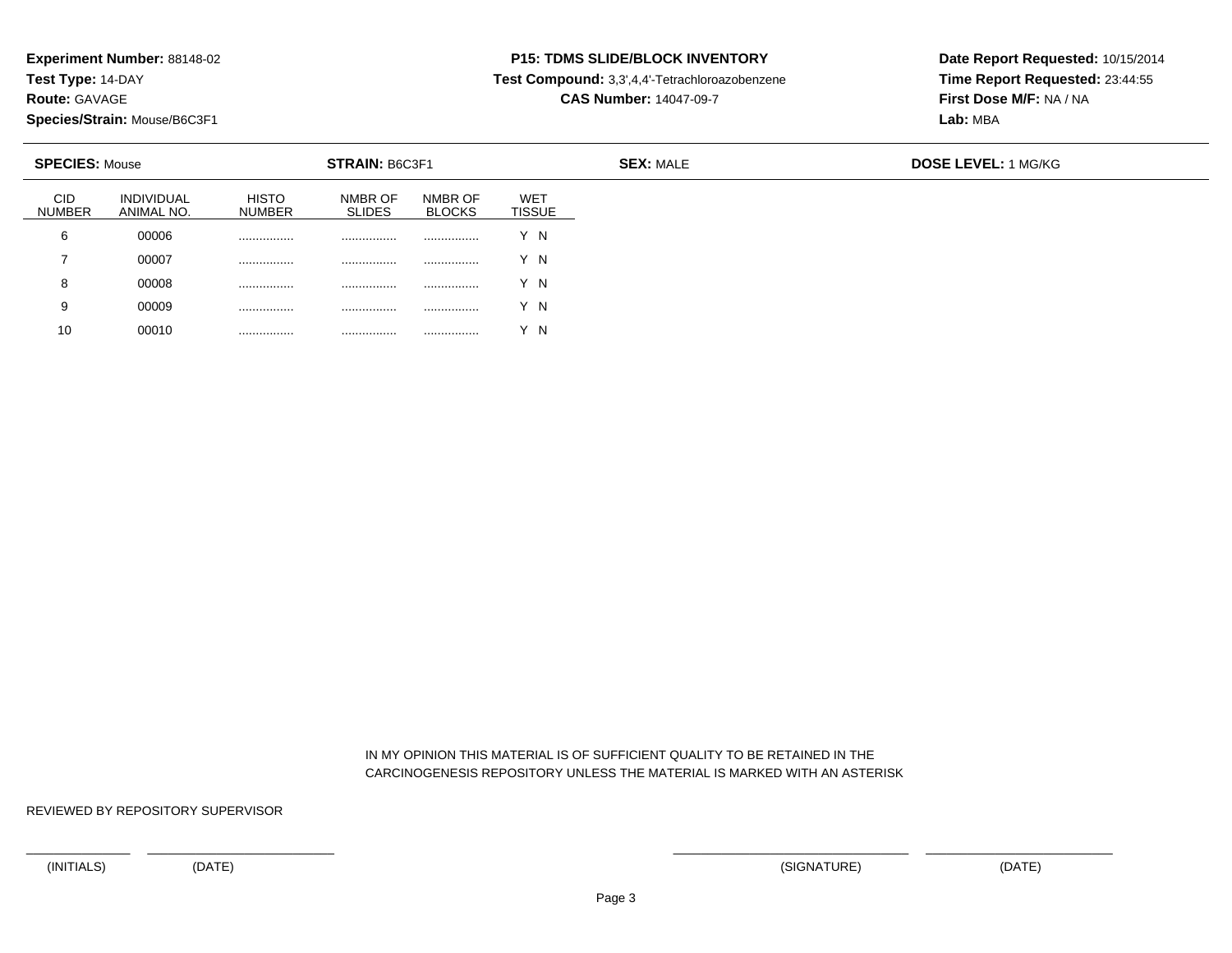**Test Type:** 14-DAY

**Route:** GAVAGE

15

**Species/Strain:** Mouse/B6C3F1

<sup>00015</sup> MB173G-15 ................ ................ Y N

### **P15: TDMS SLIDE/BLOCK INVENTORY**

**Test Compound:** 3,3',4,4'-Tetrachloroazobenzene

**CAS Number:** 14047-09-7

**Date Report Requested:** 10/15/2014**Time Report Requested:** 23:44:55**First Dose M/F:** NA / NA**Lab:** MBA

| <b>SPECIES: Mouse</b>       |                                 |                               | STRAIN: B6C3F1           |                          |                             | <b>SEX: MALE</b> | <b>DOSE LEVEL: 3.2</b> | MG/KG |
|-----------------------------|---------------------------------|-------------------------------|--------------------------|--------------------------|-----------------------------|------------------|------------------------|-------|
| <b>CID</b><br><b>NUMBER</b> | <b>INDIVIDUAL</b><br>ANIMAL NO. | <b>HISTO</b><br><b>NUMBER</b> | NMBR OF<br><b>SLIDES</b> | NMBR OF<br><b>BLOCKS</b> | <b>WET</b><br><b>TISSUE</b> |                  |                        |       |
| 11                          | 00011                           | MB173G-11                     |                          | .                        | Y N                         |                  |                        |       |
| 12                          | 00012                           | MB173G-12                     | .                        |                          | Y N                         |                  |                        |       |
| 13                          | 00013                           | MB173G-13                     |                          | .                        | Y N                         |                  |                        |       |
| 14                          | 00014                           | MB173G-14                     |                          | .                        | Y N                         |                  |                        |       |

 IN MY OPINION THIS MATERIAL IS OF SUFFICIENT QUALITY TO BE RETAINED IN THECARCINOGENESIS REPOSITORY UNLESS THE MATERIAL IS MARKED WITH AN ASTERISK

REVIEWED BY REPOSITORY SUPERVISOR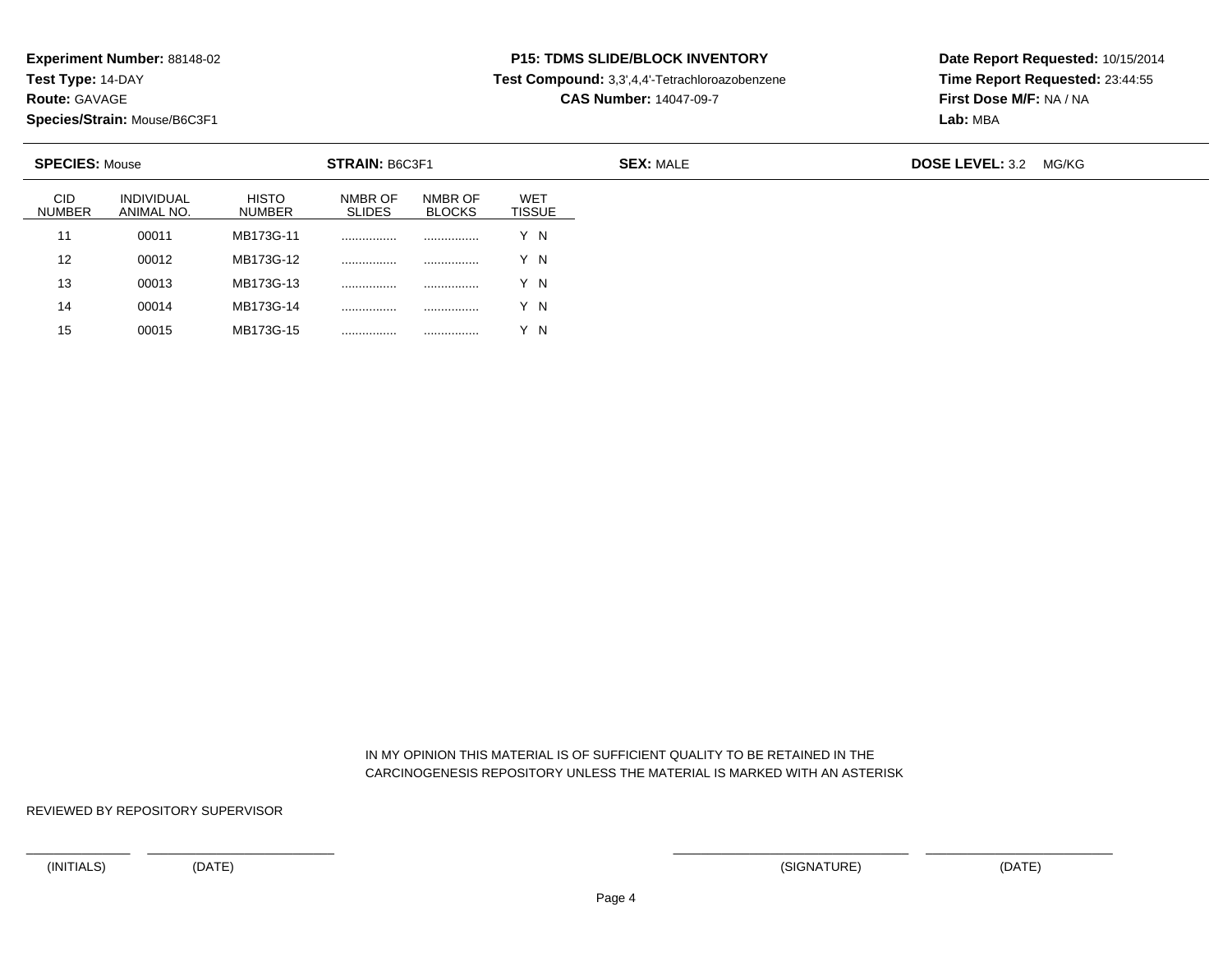**Test Type:** 14-DAY

**Route:** GAVAGE

20

**Species/Strain:** Mouse/B6C3F1

<sup>00020</sup> MB173G-20 ................ ................ Y N

# **P15: TDMS SLIDE/BLOCK INVENTORY**

**Test Compound:** 3,3',4,4'-Tetrachloroazobenzene

**CAS Number:** 14047-09-7

**Date Report Requested:** 10/15/2014**Time Report Requested:** 23:44:55**First Dose M/F:** NA / NA**Lab:** MBA

| <b>SPECIES: Mouse</b>       |                                 |                               | STRAIN: B6C3F1           |                          |                             |
|-----------------------------|---------------------------------|-------------------------------|--------------------------|--------------------------|-----------------------------|
| <b>CID</b><br><b>NUMBER</b> | <b>INDIVIDUAL</b><br>ANIMAL NO. | <b>HISTO</b><br><b>NUMBER</b> | NMBR OF<br><b>SLIDES</b> | NMBR OF<br><b>BLOCKS</b> | <b>WET</b><br><b>TISSUE</b> |
| 16                          | 00016                           | MB173G-16                     | .                        |                          | Y N                         |
| 17                          | 00017                           | MB173G-17                     |                          |                          | Y N                         |
| 18                          | 00018                           | MB173G-18                     | .                        |                          | Y N                         |
| 19                          | 00019                           | MB173G-19                     | .                        |                          | Y N                         |

 IN MY OPINION THIS MATERIAL IS OF SUFFICIENT QUALITY TO BE RETAINED IN THECARCINOGENESIS REPOSITORY UNLESS THE MATERIAL IS MARKED WITH AN ASTERISK

REVIEWED BY REPOSITORY SUPERVISOR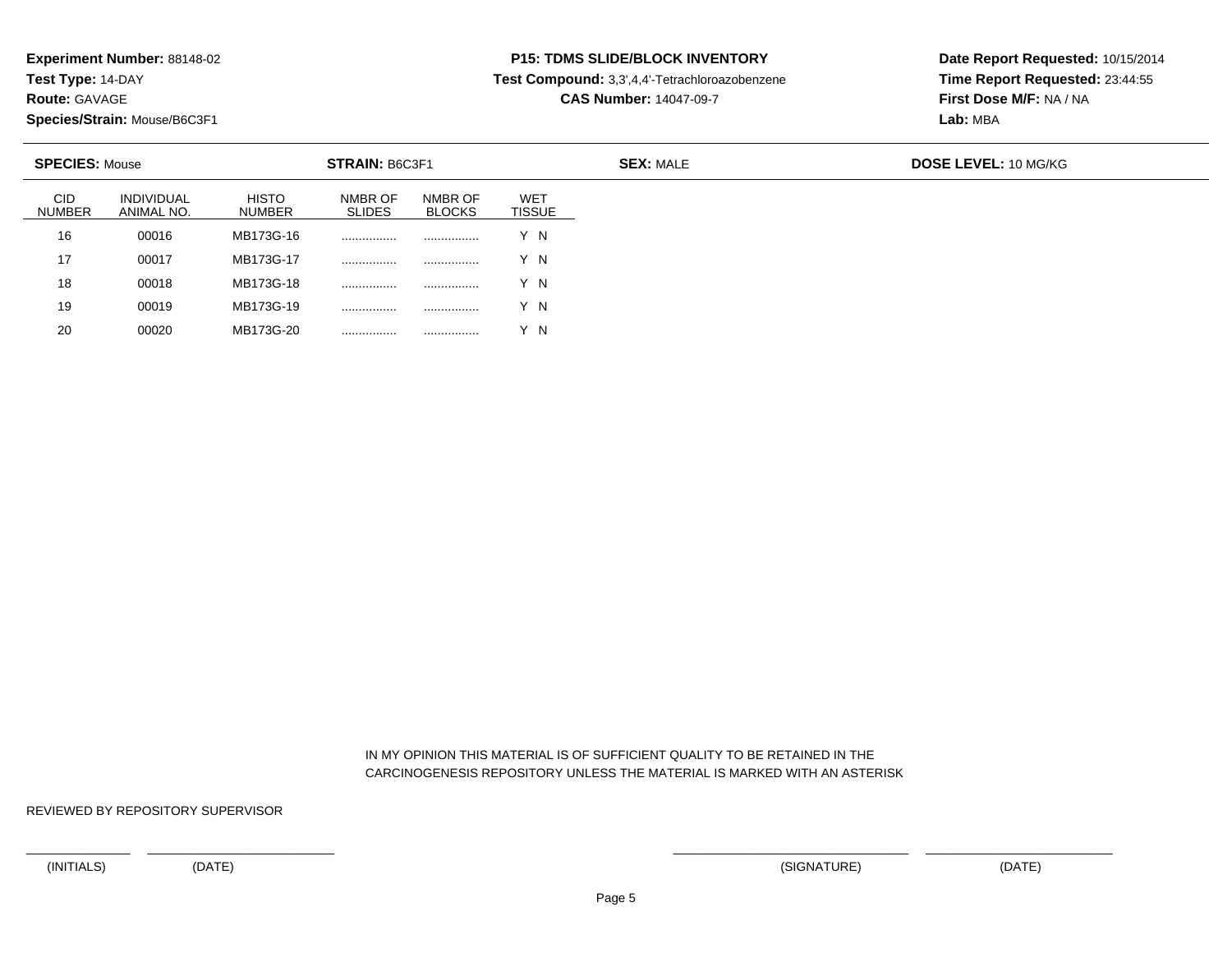**Test Type:** 14-DAY

**Route:** GAVAGE

25

**Species/Strain:** Mouse/B6C3F1

<sup>00025</sup> MB173G-25 ................ ................ Y N

# **P15: TDMS SLIDE/BLOCK INVENTORY**

**Test Compound:** 3,3',4,4'-Tetrachloroazobenzene

**CAS Number:** 14047-09-7

**Date Report Requested:** 10/15/2014**Time Report Requested:** 23:44:55**First Dose M/F:** NA / NA**Lab:** MBA

| <b>SPECIES: Mouse</b> |                                 |                        | <b>STRAIN: B6C3F1</b>    |                          |                             |
|-----------------------|---------------------------------|------------------------|--------------------------|--------------------------|-----------------------------|
| <b>CID</b><br>NUMBER  | <b>INDIVIDUAL</b><br>ANIMAL NO. | <b>HISTO</b><br>NUMBER | NMBR OF<br><b>SLIDES</b> | NMBR OF<br><b>BLOCKS</b> | <b>WET</b><br><b>TISSUE</b> |
| 21                    | 00021                           | MB173G-21              | .                        |                          | Y N                         |
| 22                    | 00022                           | MB173G-22              |                          |                          | Y N                         |
| 23                    | 00023                           | MB173G-23              |                          |                          | Y N                         |
| 24                    | 00024                           | MB173G-24              |                          |                          | Y N                         |

 IN MY OPINION THIS MATERIAL IS OF SUFFICIENT QUALITY TO BE RETAINED IN THECARCINOGENESIS REPOSITORY UNLESS THE MATERIAL IS MARKED WITH AN ASTERISK

REVIEWED BY REPOSITORY SUPERVISOR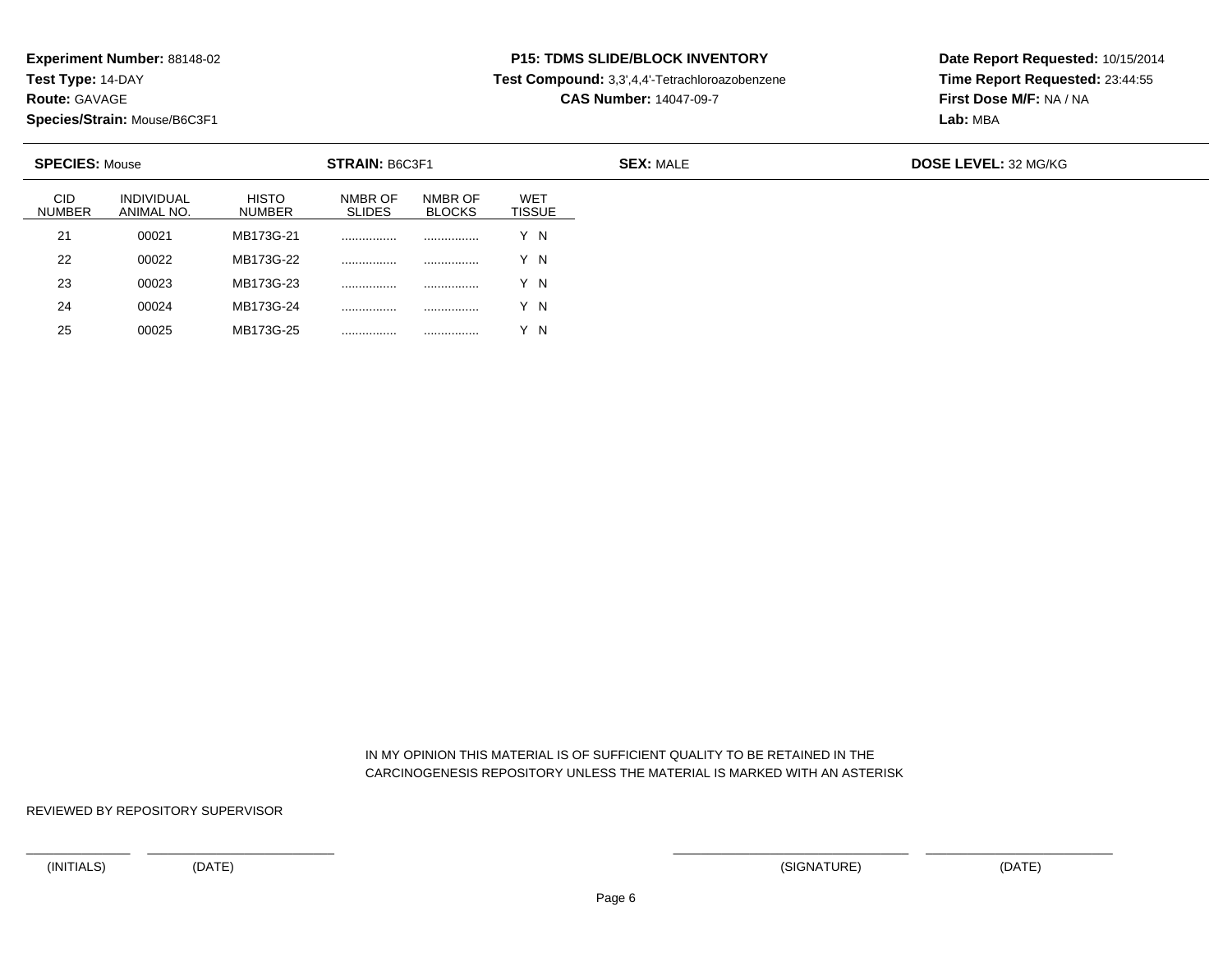**Test Type:** 14-DAY

**Route:** GAVAGE

30

**Species/Strain:** Mouse/B6C3F1

<sup>00030</sup> MB173G-30 ................ ................ Y N

# **P15: TDMS SLIDE/BLOCK INVENTORY**

**Test Compound:** 3,3',4,4'-Tetrachloroazobenzene

**CAS Number:** 14047-09-7

**Date Report Requested:** 10/15/2014**Time Report Requested:** 23:44:55**First Dose M/F:** NA / NA**Lab:** MBA

| <b>SPECIES: Mouse</b>       |                                 |                               | <b>STRAIN: B6C3F1</b>    |                          |                             | <b>SEX: MALE</b> | <b>DOSE LEVEL: 100</b> | MG/KG |
|-----------------------------|---------------------------------|-------------------------------|--------------------------|--------------------------|-----------------------------|------------------|------------------------|-------|
| <b>CID</b><br><b>NUMBER</b> | <b>INDIVIDUAL</b><br>ANIMAL NO. | <b>HISTO</b><br><b>NUMBER</b> | NMBR OF<br><b>SLIDES</b> | NMBR OF<br><b>BLOCKS</b> | <b>WET</b><br><b>TISSUE</b> |                  |                        |       |
| 26                          | 00026                           | MB173G-26                     |                          | .                        | Y N                         |                  |                        |       |
| 27                          | 00027                           | MB173G-27                     |                          | .                        | Y N                         |                  |                        |       |
| 28                          | 00028                           | MB173G-28                     |                          |                          | Y N                         |                  |                        |       |
| 29                          | 00029                           | MB173G-29                     | .                        | .                        | Y N                         |                  |                        |       |

 IN MY OPINION THIS MATERIAL IS OF SUFFICIENT QUALITY TO BE RETAINED IN THECARCINOGENESIS REPOSITORY UNLESS THE MATERIAL IS MARKED WITH AN ASTERISK

REVIEWED BY REPOSITORY SUPERVISOR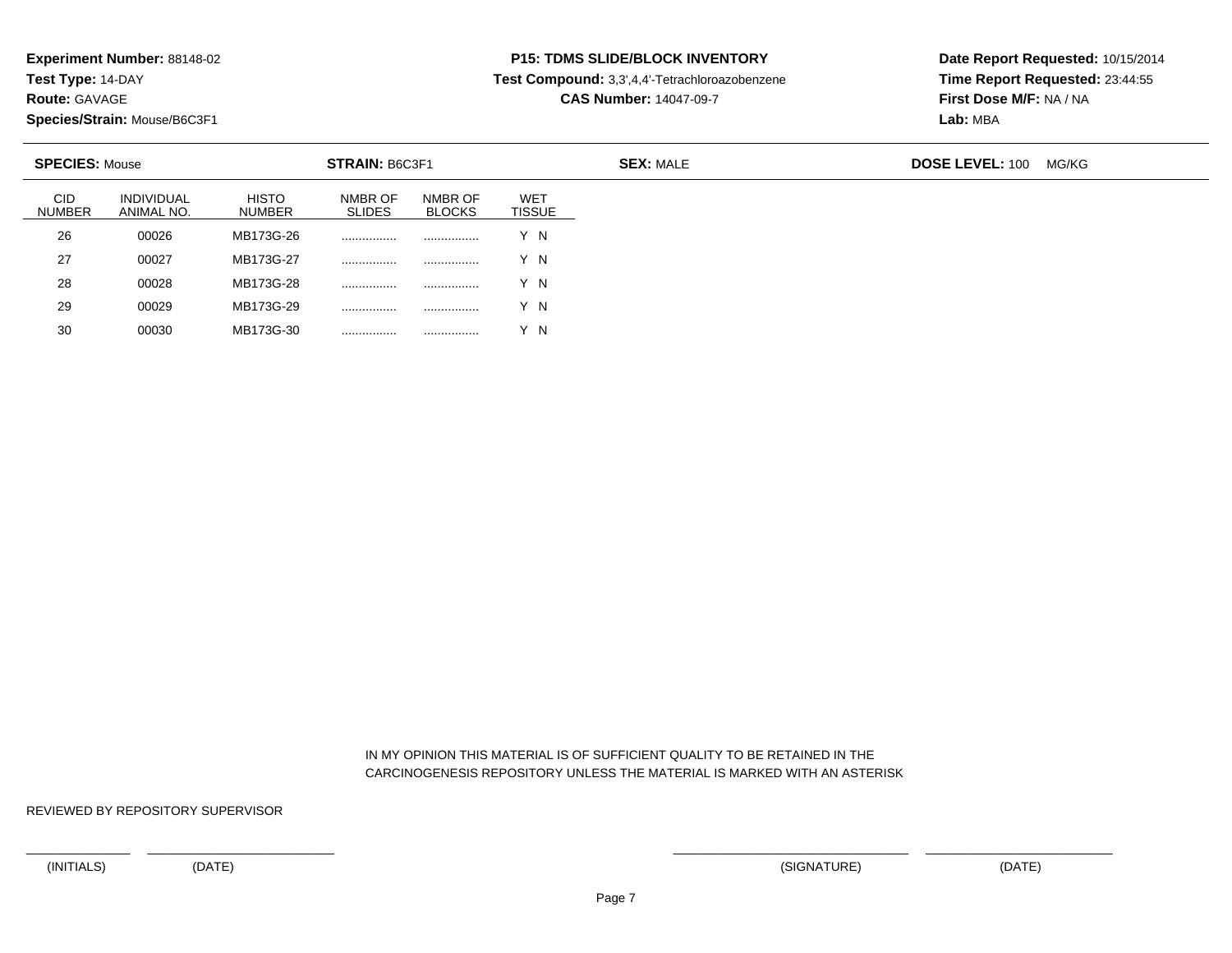**Test Type:** 14-DAY

**Route:** GAVAGE

35

**Species/Strain:** Mouse/B6C3F1

<sup>00035</sup> MB173G-35 ................ ................ Y N

# **P15: TDMS SLIDE/BLOCK INVENTORY**

**Test Compound:** 3,3',4,4'-Tetrachloroazobenzene

**CAS Number:** 14047-09-7

**Date Report Requested:** 10/15/2014**Time Report Requested:** 23:44:55**First Dose M/F:** NA / NA**Lab:** MBA

| <b>SPECIES: Mouse</b>       |                                 |                               | <b>STRAIN: B6C3F1</b>    |                          |                             |
|-----------------------------|---------------------------------|-------------------------------|--------------------------|--------------------------|-----------------------------|
| <b>CID</b><br><b>NUMBER</b> | <b>INDIVIDUAL</b><br>ANIMAL NO. | <b>HISTO</b><br><b>NUMBER</b> | NMBR OF<br><b>SLIDES</b> | NMBR OF<br><b>BLOCKS</b> | <b>WET</b><br><b>TISSUE</b> |
| 31                          | 00031                           | MB173G-31                     | .                        |                          | Y N                         |
| 32                          | 00032                           | MB173G-32                     | .                        |                          | Y N                         |
| 33                          | 00033                           | MB173G-33                     | .                        |                          | Y N                         |
| 34                          | 00034                           | MB173G-34                     | .                        |                          | Y N                         |

 IN MY OPINION THIS MATERIAL IS OF SUFFICIENT QUALITY TO BE RETAINED IN THECARCINOGENESIS REPOSITORY UNLESS THE MATERIAL IS MARKED WITH AN ASTERISK

REVIEWED BY REPOSITORY SUPERVISOR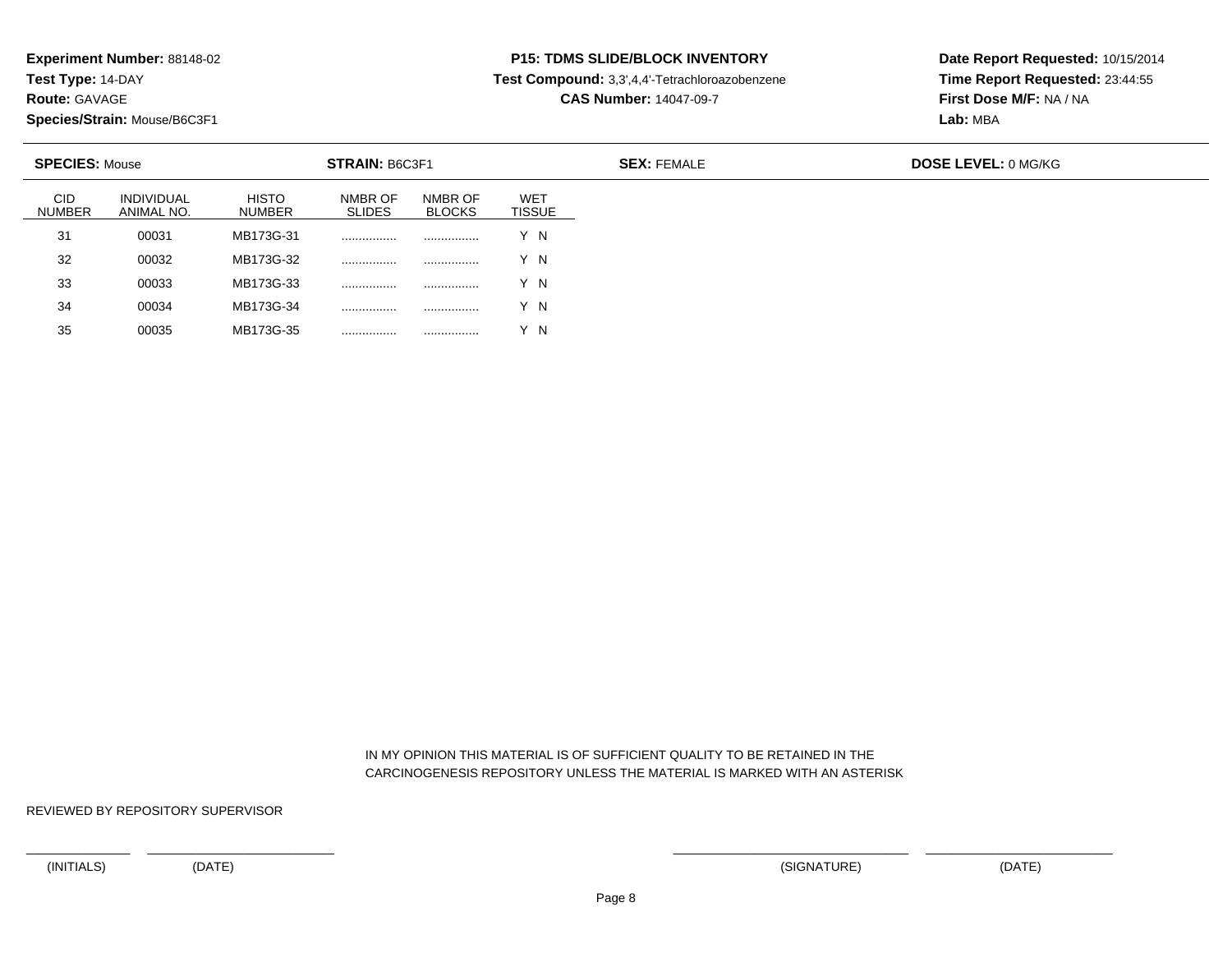**Test Type:** 14-DAY

**Route:** GAVAGE

**Species/Strain:** Mouse/B6C3F1

<sup>00040</sup> ................ ................ ................ Y N

# **P15: TDMS SLIDE/BLOCK INVENTORY**

**Test Compound:** 3,3',4,4'-Tetrachloroazobenzene

**CAS Number:** 14047-09-7

**Date Report Requested:** 10/15/2014**Time Report Requested:** 23:44:55**First Dose M/F:** NA / NA**Lab:** MBA

| <b>SPECIES: Mouse</b> |                          |                        | STRAIN: B6C3F1           |                          |                             | <b>SEX: FEMALE</b> | <b>DOSE LEVEL: 1 MG/KG</b> |
|-----------------------|--------------------------|------------------------|--------------------------|--------------------------|-----------------------------|--------------------|----------------------------|
| <b>CID</b><br>NUMBER  | INDIVIDUAL<br>ANIMAL NO. | <b>HISTO</b><br>NUMBER | NMBR OF<br><b>SLIDES</b> | NMBR OF<br><b>BLOCKS</b> | <b>WET</b><br><b>TISSUE</b> |                    |                            |
| 36                    | 00036                    |                        | .                        |                          | Y N                         |                    |                            |
| 37                    | 00037                    | .                      | .                        | .                        | Y N                         |                    |                            |
| 38                    | 00038                    |                        | .                        |                          | Y N                         |                    |                            |
| 39                    | 00039                    |                        |                          | .                        | Y N                         |                    |                            |
| 40                    | 00040                    | .                      | .                        | .                        | - N                         |                    |                            |

 IN MY OPINION THIS MATERIAL IS OF SUFFICIENT QUALITY TO BE RETAINED IN THECARCINOGENESIS REPOSITORY UNLESS THE MATERIAL IS MARKED WITH AN ASTERISK

REVIEWED BY REPOSITORY SUPERVISOR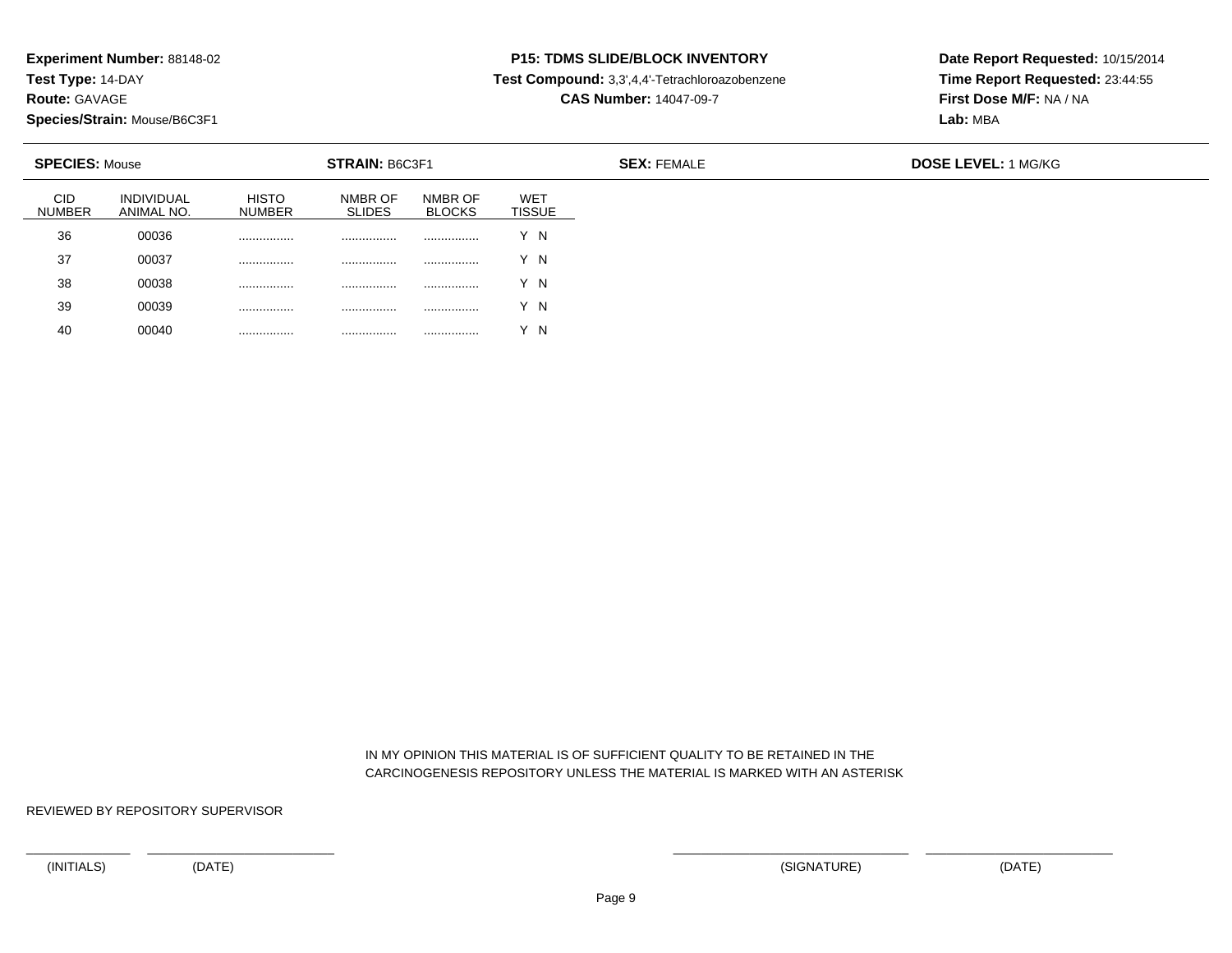**Test Type:** 14-DAY

**Route:** GAVAGE

45

**Species/Strain:** Mouse/B6C3F1

<sup>00045</sup> ................ ................ ................ Y N

### **P15: TDMS SLIDE/BLOCK INVENTORY**

**Test Compound:** 3,3',4,4'-Tetrachloroazobenzene

**CAS Number:** 14047-09-7

**Date Report Requested:** 10/15/2014**Time Report Requested:** 23:44:55**First Dose M/F:** NA / NA**Lab:** MBA

| <b>SPECIES: Mouse</b> |                                 |                        | <b>STRAIN: B6C3F1</b>    |                          |                             | <b>SEX: FEMALE</b> | <b>DOSE LEVEL: 3.2</b><br>MG/KG |
|-----------------------|---------------------------------|------------------------|--------------------------|--------------------------|-----------------------------|--------------------|---------------------------------|
| CID<br><b>NUMBER</b>  | <b>INDIVIDUAL</b><br>ANIMAL NO. | <b>HISTO</b><br>NUMBER | NMBR OF<br><b>SLIDES</b> | NMBR OF<br><b>BLOCKS</b> | <b>WET</b><br><b>TISSUE</b> |                    |                                 |
| 41                    | 00041                           |                        | .                        | .                        | Y N                         |                    |                                 |
| 42                    | 00042                           | .                      |                          |                          | Y N                         |                    |                                 |
| 43                    | 00043                           | MB173G-43              | .                        |                          | Y N                         |                    |                                 |
| 44                    | 00044                           |                        |                          |                          | Y N                         |                    |                                 |

 IN MY OPINION THIS MATERIAL IS OF SUFFICIENT QUALITY TO BE RETAINED IN THECARCINOGENESIS REPOSITORY UNLESS THE MATERIAL IS MARKED WITH AN ASTERISK

REVIEWED BY REPOSITORY SUPERVISOR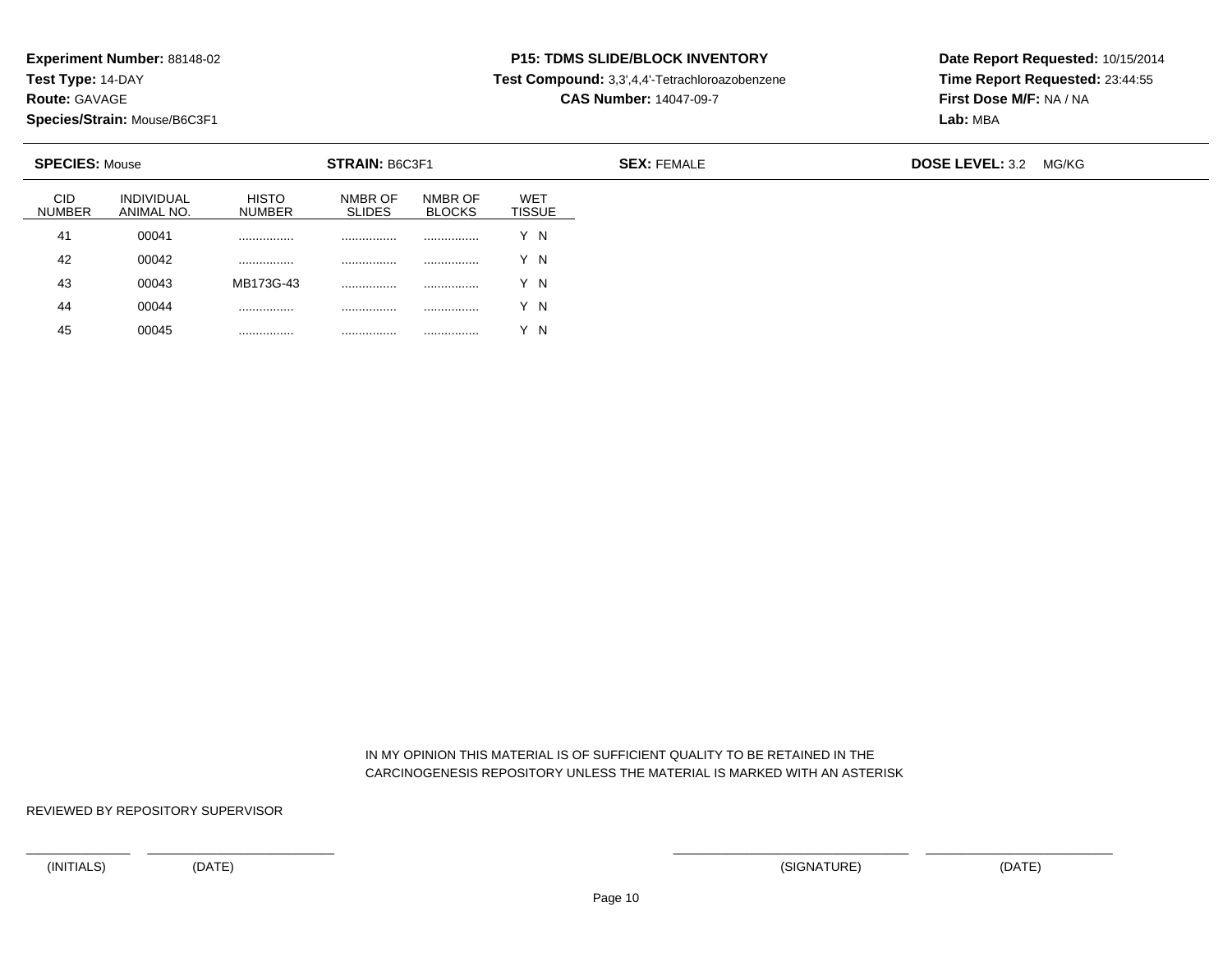**Test Type:** 14-DAY

**Route:** GAVAGE

**Species/Strain:** Mouse/B6C3F1

<sup>00050</sup> ................ ................ ................ Y N

# **P15: TDMS SLIDE/BLOCK INVENTORY**

**Test Compound:** 3,3',4,4'-Tetrachloroazobenzene

**CAS Number:** 14047-09-7

**Date Report Requested:** 10/15/2014**Time Report Requested:** 23:44:55**First Dose M/F:** NA / NA**Lab:** MBA

| <b>SPECIES: Mouse</b> |                                 |                        | STRAIN: B6C3F1           |                          |                             | <b>SEX: FEMALE</b> | <b>DOSE LEVEL: 10 MG/KG</b> |
|-----------------------|---------------------------------|------------------------|--------------------------|--------------------------|-----------------------------|--------------------|-----------------------------|
| <b>CID</b><br>NUMBER  | <b>INDIVIDUAL</b><br>ANIMAL NO. | <b>HISTO</b><br>NUMBER | NMBR OF<br><b>SLIDES</b> | NMBR OF<br><b>BLOCKS</b> | <b>WET</b><br><b>TISSUE</b> |                    |                             |
| 46                    | 00046                           |                        | .                        |                          | Y N                         |                    |                             |
| 47                    | 00047                           |                        | .                        |                          | Y N                         |                    |                             |
| 48                    | 00048                           |                        | .                        | .                        | Y N                         |                    |                             |
| 49                    | 00049                           |                        | .                        | .                        | Y N                         |                    |                             |
| 50                    | 00050                           | .                      | .                        | .                        | - N                         |                    |                             |

 IN MY OPINION THIS MATERIAL IS OF SUFFICIENT QUALITY TO BE RETAINED IN THECARCINOGENESIS REPOSITORY UNLESS THE MATERIAL IS MARKED WITH AN ASTERISK

REVIEWED BY REPOSITORY SUPERVISOR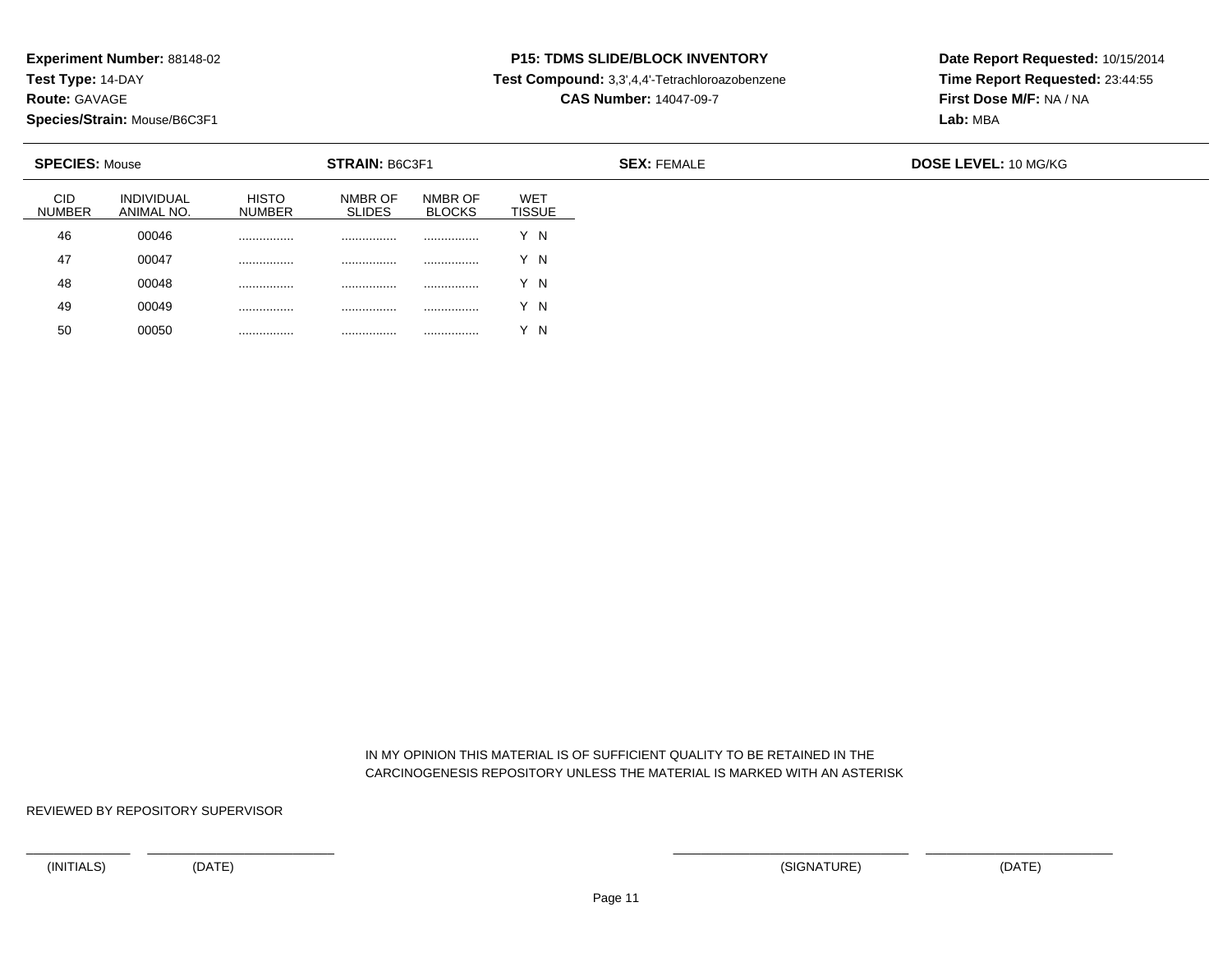**Test Type:** 14-DAY

**Route:** GAVAGE

55

**Species/Strain:** Mouse/B6C3F1

<sup>00055</sup> MB173G-55 ................ ................ Y N

# **P15: TDMS SLIDE/BLOCK INVENTORY**

**Test Compound:** 3,3',4,4'-Tetrachloroazobenzene

**CAS Number:** 14047-09-7

**Date Report Requested:** 10/15/2014**Time Report Requested:** 23:44:55**First Dose M/F:** NA / NA**Lab:** MBA

| <b>SPECIES: Mouse</b>       |                                 |                               | STRAIN: B6C3F1           |                          |                             |
|-----------------------------|---------------------------------|-------------------------------|--------------------------|--------------------------|-----------------------------|
| <b>CID</b><br><b>NUMBER</b> | <b>INDIVIDUAL</b><br>ANIMAL NO. | <b>HISTO</b><br><b>NUMBER</b> | NMBR OF<br><b>SLIDES</b> | NMBR OF<br><b>BLOCKS</b> | <b>WET</b><br><b>TISSUE</b> |
| 51                          | 00051                           | MB173G-51                     | .                        |                          | Y N                         |
| 52                          | 00052                           | MB173G-52                     | .                        |                          | Y N                         |
| 53                          | 00053                           | MB173G-53                     | .                        |                          | Y N                         |
| 54                          | 00054                           | MB173G-54                     | .                        |                          | Y N                         |

 IN MY OPINION THIS MATERIAL IS OF SUFFICIENT QUALITY TO BE RETAINED IN THECARCINOGENESIS REPOSITORY UNLESS THE MATERIAL IS MARKED WITH AN ASTERISK

REVIEWED BY REPOSITORY SUPERVISOR